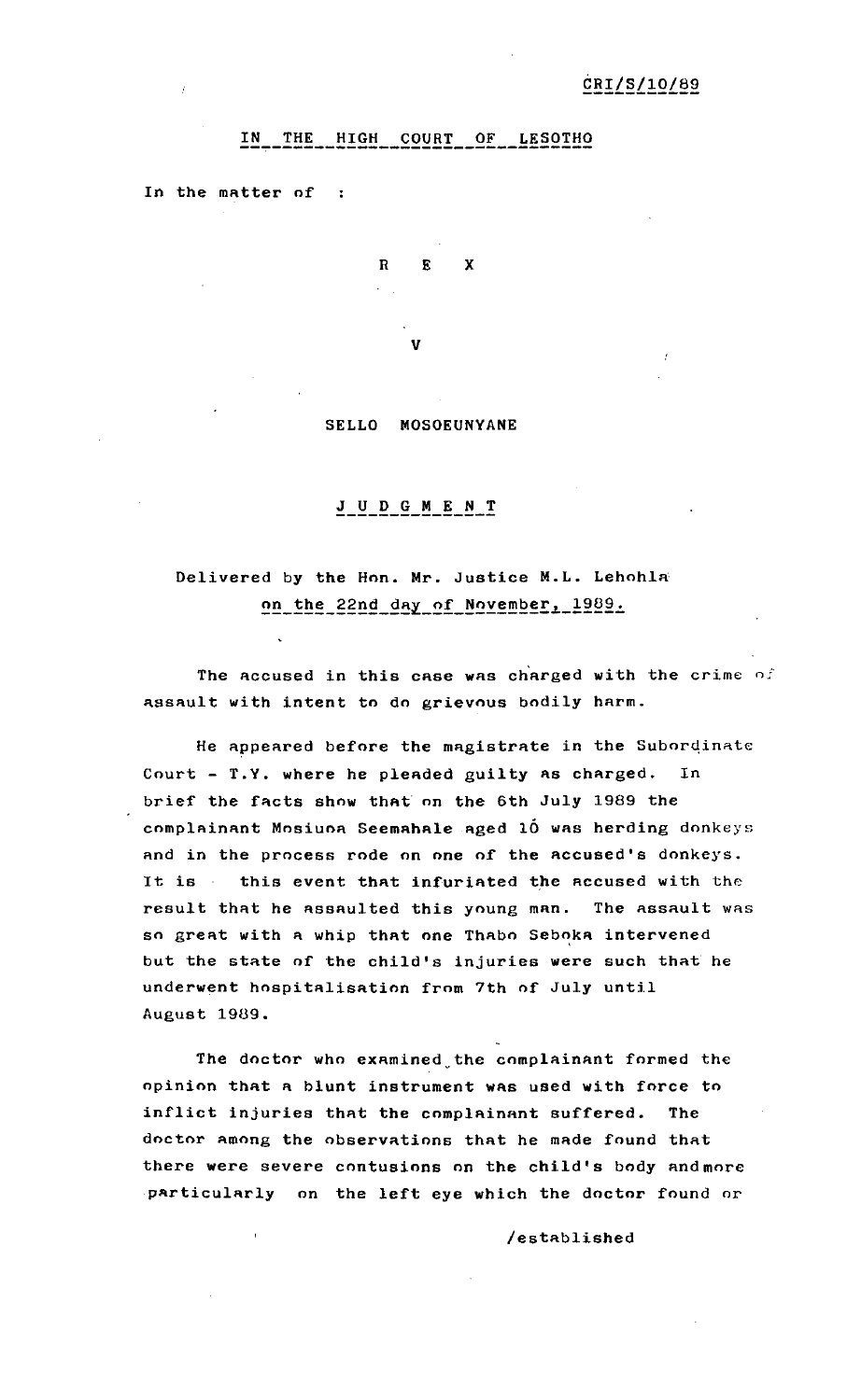established that it had some softness to the touch which needed following up. The doctor also established that the force that was used was severe. So it would appear that the verdict that was reached by the learned magistrate was proper that the intent here must have been to cause grievous bodily harm.

Mr Moorosi appearing before me today argued that the accused is the man who suffered some injuries sometime in the past as the result of which he turned epileptic.

I have before me exhibit "A", a health book belonging to the accused. In my view it seems that it was kept as a record showing the treatments that the accused has been undergoing in the years 1982 to 1986 or even 1988.

The magistrate, although this matter fell within his jurisdiction felt that it should come to this court because he fears that the state of the accused's health might be such that imprisonment will not be proper. But there was no evidence led before him, after he had found the accused guilty, as to whether the accused would carry the sentence or that his health would not equal the weight prescribed by the minimum penalities Order 44 of 1988.

Mr Moorosi was invited by the court to say now what authority should be relied on to support this learned magistrate's fear and he said that there wasn't any authority. I am also aware of none.

It therefore is the duty of the court to impose the penalty which is not lower than that which is prescribed in the law. Indeed the learned Counsel for the crown was also invited for purposes of finding whether this fear by the learned magistrate has any substance. In the circumstances I am afraid the sentence to be imposed is one which is prescribed as the minimum according to the law.

Apart from the horror that the little child must have suffered - we are told that the eye got injured and

/regard